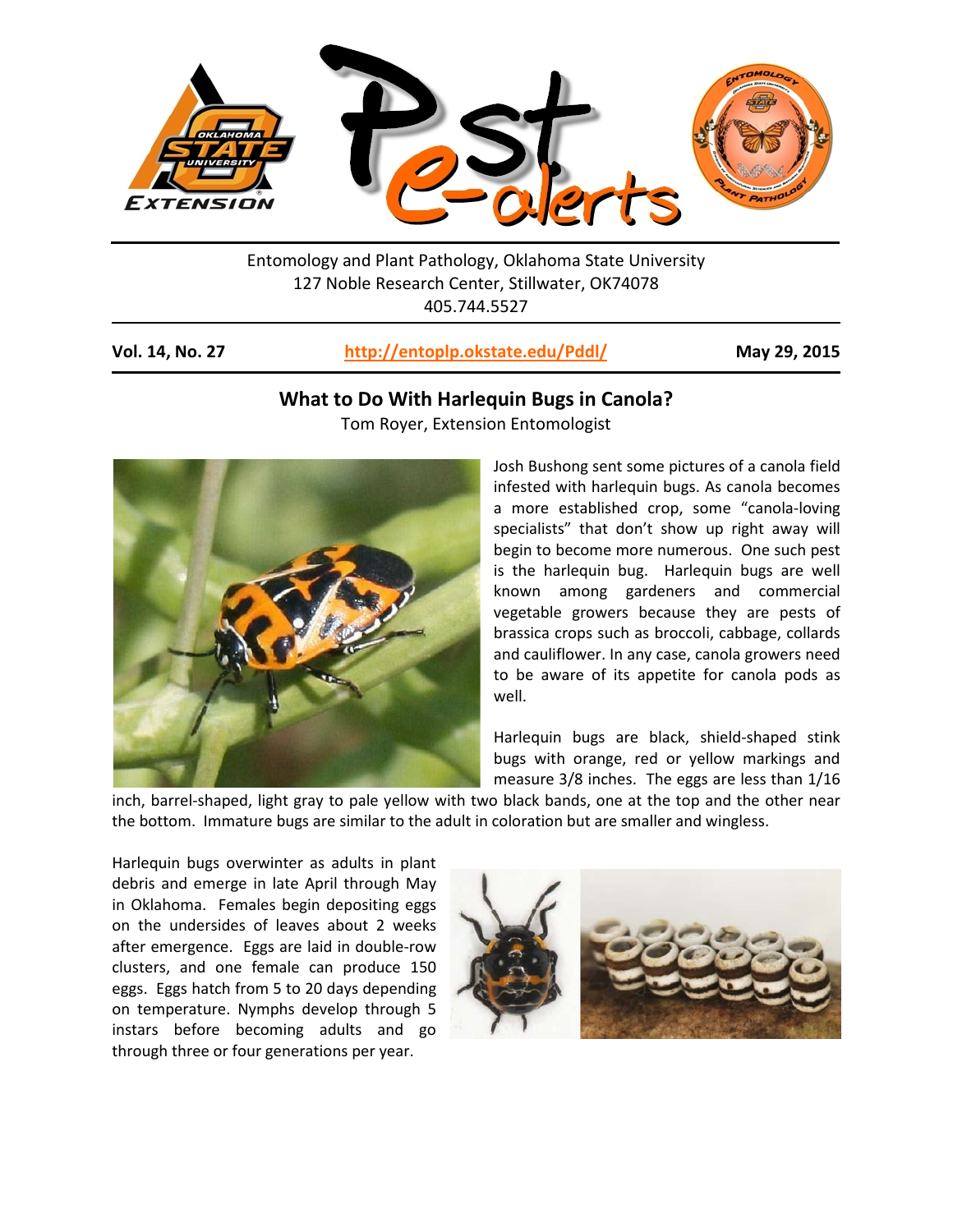Harlequin bugs have piercing/sucking mouthparts that they use to extract sap from leaves, stems and developing canola pods. Symptoms of feeding injury include irregular cloudy whitish spots around the feeding site.

No economic thresholds are established for this pest. A decision to spray should be made after taking some counts in several areas of the field. My best "guess" is to treat if counts exceed 2-3 bugs. On the bright side, harlequin bugs seem to be most numerous along field borders, so border sprays are an option.

The selection of an insecticide should be made both on cost and pre-harvest interval (PHI). If canola is close to harvest, avoid insecticides with a long PHI. Current recommendations for control of harlequin bugs in canola are listed on page 161 of E-832 "2015 OSU Extension Agents' Handbook of Insect, Plant Disease, and Weed Control" or [CR-7667, Management of Insect and](http://osufacts.okstate.edu/docushare/dsweb/Get/Document-3045/CR-7667web2011.pdf) Mite Pests in Canola.

## **Wheat Disease Update**

\_\_\_\_\_\_\_\_\_\_\_\_\_\_\_\_\_\_\_\_\_\_\_\_\_\_\_\_\_\_\_\_\_\_\_\_\_\_\_\_\_\_\_\_\_\_\_\_\_\_\_\_\_\_\_\_\_\_\_\_\_\_\_\_\_\_\_\_\_\_\_\_\_\_\_\_\_\_

Bob Hunger, Extension Wheat Pathologist



Dr. Jeff Edwards (Small Grains Extn Agronomist) and I spent Tuesday and Wednesday in the OK panhandle at variety trial field days located near Keyes (Cimarron Co.), Balko, and Hooker (both in Texas Co.). A significant number of wheat fields were in a condition I have not seen before (at least not to this extent). These fields had small islands of wheat that was at milk (approaching soft dough) surrounded by large areas of greener tillers that ranged from just

prior to flowering to initiation of kernel formation. This condition resulted from the drought during this past fall, winter, and early spring, which lasted until mid-April followed by the cool and wet weather since mid-April. Much of the wheat in these fields was shut down by the drought but there also were isolated pockets of wheat that more or less made it through the drought. As cool temperatures and moisture became prominent in mid-April, the areas hit hard by drought recovered and sent up secondary tillers that are now green and less mature than the "islands" of wheat that made it through the drought. Hence there is 2-3 weeks difference in maturity between different areas within the same field. In some fields there are only a few "islands" of secondary wheat, but in other fields the secondary wheat predominates with only "islands" of more mature wheat. How this will play out over the next month will have a great deal to do with the weather. Dr. Edwards feels that if cool weather continues, the secondary tillers stand a chance of making wheat. However, if hot (>90 F), dry and windy weather enters the picture, the secondary tillers likely will not finish.

As in down-state in Oklahoma, stripe rust was prevalent at all locations with leaf rust present on varieties such as Greer and Jackpot that have excellent stripe rust resistance but are susceptible to leaf rust.